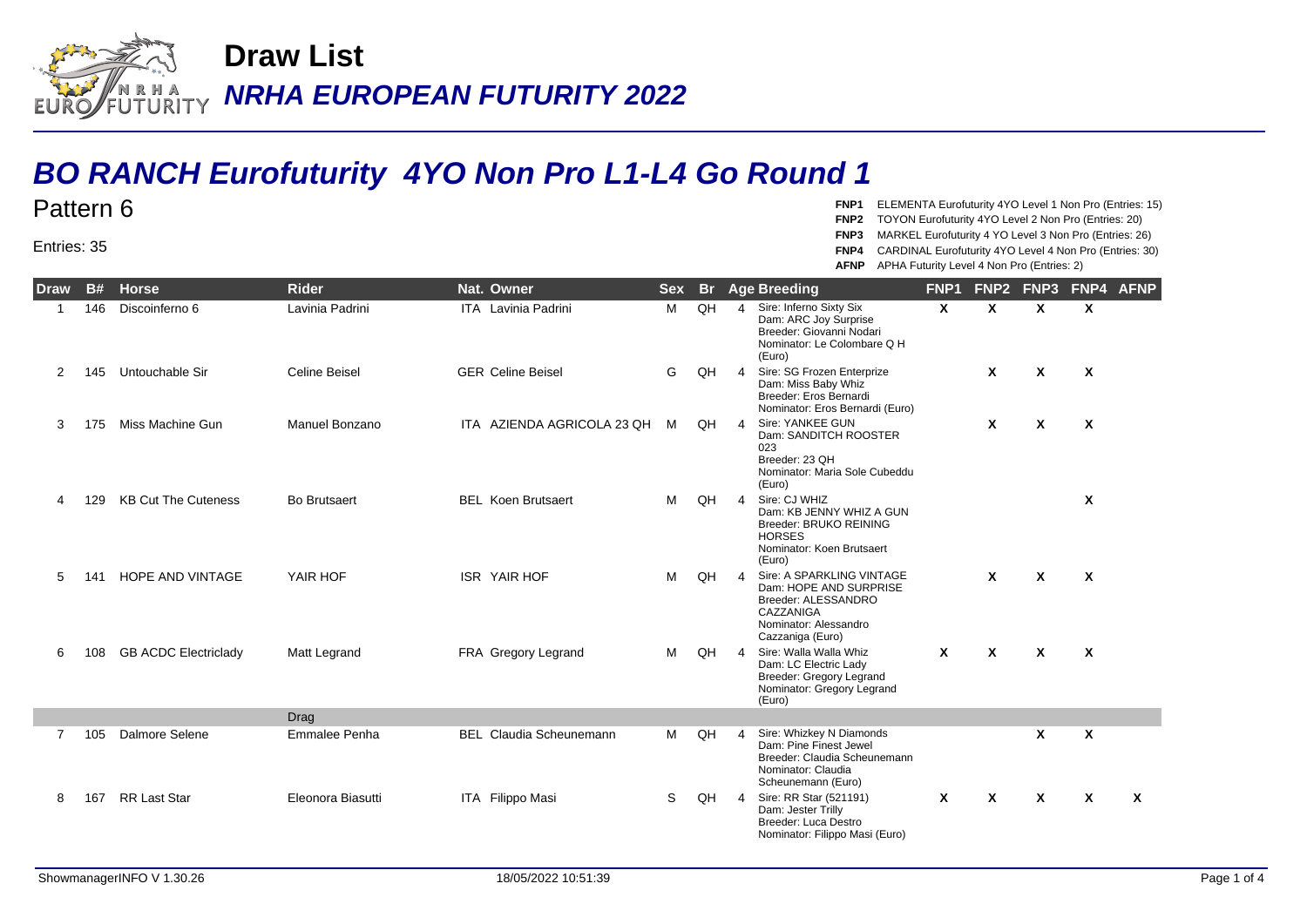| <b>Draw</b> | <b>B#</b> | <b>Horse</b>           | <b>Rider</b>              | Nat. Owner                    | <b>Sex</b> |    |                | <b>Br</b> Age Breeding                                                                                                                    | FNP <sub>1</sub> | FNP <sub>2</sub> | FNP3                      | FNP4 AFNP                 |  |
|-------------|-----------|------------------------|---------------------------|-------------------------------|------------|----|----------------|-------------------------------------------------------------------------------------------------------------------------------------------|------------------|------------------|---------------------------|---------------------------|--|
| 9           | 103       | Eyes Of Whiz           | Lucie Egenter             | <b>GER Bettina Egenter</b>    | G          | PH | $\overline{4}$ | Sire: One Gun<br>Dam: Luga Whiz<br>Breeder: Carlo Sala<br>Nominator: Sala Carlo (Euro)                                                    | $\mathbf{x}$     | $\mathbf{x}$     | $\mathbf{x}$              | $\mathbf{x}$              |  |
| 10          | 210       | Tarys Smart Peg        | <b>Ewald Rifeser</b>      | ITA Burger Petra              | м          | QH | $\overline{4}$ | Sire: Tarysmart<br>Dam: Smart Obsession<br>Breeder: Nixdorf Jennifer<br>Nominator: Jennifer Nixdorf<br>(Euro)                             |                  |                  | X                         | X                         |  |
| 11          | 253       | Fame At The Bar        | Jayden Feichter           | FRA Edith Zenouda             | м          | QH | $\overline{4}$ | Sire: Star At The Bar<br>Dam: Madeline Melody<br>Breeder: Edith Zenouda<br>Nominator: Edith Zenouda<br>(Euro)                             | X                | χ                | X                         | X                         |  |
| 12          | 258       | Ace Whiz N Dun It      | Jody Fonck                | <b>BEL Timothee Pley</b>      | S          | QH | $\overline{4}$ | Sire: Hollywood Dun It<br>Dam: Super Prized Whiz<br>Breeder: Almut Cooper<br>Nominator: Almut Cooper                                      | X                |                  |                           |                           |  |
|             |           |                        | Drag                      |                               |            |    |                |                                                                                                                                           |                  |                  |                           |                           |  |
| 13          | 260       | JJ Spooking Voodoo     | Nikolai Stiller           | <b>GER Nikolai Stiller</b>    | м          | QH | 4              | Sire: Shiners Voodoo Dr<br>Dam: Spool Pop Chex<br>Breeder: J&J Comm V<br>Nominator: Bernard Fonck<br>(Euro)                               |                  | X                | X                         | X                         |  |
| 14          | 164       | LHPrettiestlouintown   | Stefanie Schäufele        | SUI Stefanie Schäufele        | м          | QH | 4              | Sire: A Sparkling Vintage<br>Dam: HQ Solem Lee Mine<br><b>Breeder: Kevin Quint</b><br>Nominator: Harry Quint (Euro)                       | X                |                  |                           |                           |  |
| 15          | 122       | <b>CUSTOM CATALINA</b> | Riccardo Abati            | ITA Riccardo Abati            | м          | QH | $\overline{4}$ | Sire: CUSTOM BLACKBERRY<br>Dam: CUT A RINA<br>Breeder: ABATI RICCARDO<br>Nominator: Riccardo Abati<br>(Euro)                              |                  | X                | X                         | $\boldsymbol{\mathsf{x}}$ |  |
| 16          | 119       | Voodoo Ina Lucky Day   | Costanza Biagini          | ITA Costanza Biagini          | S          | QH | $\overline{4}$ | Sire: Shiners Voodoo Dr<br>Dam: RP Smart Luckyna Day<br>Breeder: Lucky Syndacate<br>Nominator: Lucky Syndacate<br>(Euro)                  | X                | χ                | $\boldsymbol{\mathsf{x}}$ | X                         |  |
| 17          | 149       | Spark Little Dun       | Stephanie Blessing        | SUI Grey Stone Ranch Gmbh     | G          | QH | $\overline{4}$ | Sire: Spark N Whiz<br>Dam: Lenas Poco Dunit<br>Breeder: Luga QH<br>Nominator: Luga Quarter Horses<br>(Euro)                               |                  |                  |                           | X                         |  |
| 18          | 179       | RS Maiorca Jac         | Claudio Risso             | ITA Claudio Risso             | м          | QH | $\overline{4}$ | Sire: RS GREAT JAC FEONA<br>Dam: RS SHADOW OLENA<br>Breeder: Claudio Risso<br>Nominator: Claudio Risso (Euro)                             |                  |                  | X                         | $\mathsf{x}$              |  |
|             |           |                        | Drag                      |                               |            |    |                |                                                                                                                                           |                  |                  |                           |                           |  |
| 19          | 249       | PEPPYS SAILOR TACO     | <b>ALICE VEZZOLA</b>      | ITA ALICE VEZZOLA             | G          | QH | $\overline{4}$ | Sire: Elvis Peppy Taco<br>Dam: Docs Lil Sailor<br>Breeder: Monica Nicolini<br>Nominator: Monica Nicolini<br>(Euro)                        | $\mathbf{x}$     | X                | X                         | X                         |  |
| 20          | 169       | SPOOK GOTTA SPARKLE    | Anna Gerlinde Pletzenauer | AUT Anna Gerlinde Pletzenauer | G          | QH | $\overline{4}$ | Sire: SPOOKS GOTTA WHIZ<br>Dam: THE ELECTRIC<br>SPARKLE<br>Breeder: ALOIS<br><b>KOMPATSCHER</b><br>Nominator: Alois Kompatscher<br>(Euro) | X                | X                | X                         | $\mathsf{x}$              |  |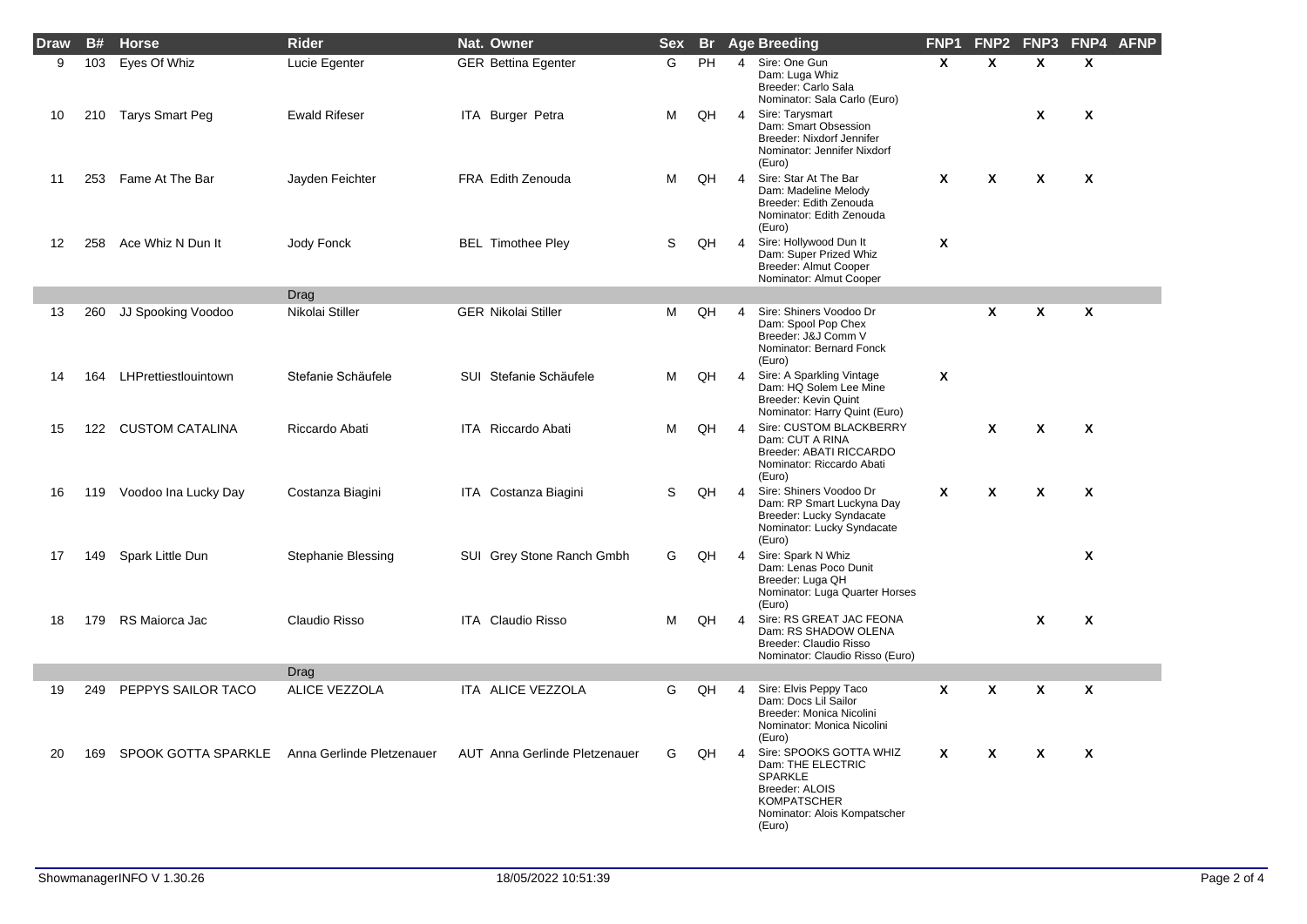| <b>Draw</b> | <b>B#</b> | <b>Horse</b>               | <b>Rider</b>         | Nat. Owner                     | <b>Sex</b> |    |                | <b>Br</b> Age Breeding                                                                                                                        | FNP <sub>1</sub> | FNP <sub>2</sub> | FNP <sub>3</sub>          | FNP4 AFNP                 |  |
|-------------|-----------|----------------------------|----------------------|--------------------------------|------------|----|----------------|-----------------------------------------------------------------------------------------------------------------------------------------------|------------------|------------------|---------------------------|---------------------------|--|
| 21          | 244       | Chic Is My Gun             | Denise Kummer        | <b>AUT Denise Kummer</b>       | M          | QH | 4              | Sire: Tinseltownsmokingun<br>Dam: LV One Smart Lady<br>Breeder: LG Quarter Horses<br>Nominator: Julia Gaupmann-<br>Lechner (Euro)             | $\mathbf{x}$     | X                | $\mathbf{x}$              | X                         |  |
| 22          | 235       | Rock Whiz A Sail           | Charlène Aubreton    | FRA Quarter Horses CJA         | м          | QH | $\overline{4}$ | Sire: Reining Whiz<br>Dam: CDS Frozzy Sail Spat<br><b>Breeder: CJA Quarter Horses</b><br>Nominator: CJA Quarter Horses<br>(Euro)              |                  | X                | X                         | X                         |  |
| 23          | 176       | Shirleys Ice Rose          | Stefano laropoli     | ITA Stefano Iaropoli           | м          | QH | 4              | Sire: SG FROZEN<br><b>ENTERPRISE</b><br>Dam: SHIRLEYS CASHIN IN<br>Breeder: AMBROSINI QH<br>Nominator: Ambrosini Quarter<br>Horses ASD (Euro) | X                |                  |                           |                           |  |
| 24          | 250       | <b>GUNFIRE N ROSES</b>     | <b>Isabeau Rohde</b> | <b>GER Isabeau Rohde</b>       | м          | QH | $\overline{4}$ | Sire: Lil Gun Fire<br>Dam: Mae Buds N Roses<br>Breeder: Irmgard Brendgens<br>Nominator: Irmgard Brendgens<br>(Euro)                           |                  | X                | $\boldsymbol{\mathsf{x}}$ | $\boldsymbol{\mathsf{x}}$ |  |
|             |           |                            | Drag                 |                                |            |    |                |                                                                                                                                               |                  |                  |                           |                           |  |
| 25          | 116       | Frozen Gambler             | Nadine Kamintzky     | <b>GER Nadine Kamintzky</b>    | G          | QH | 4              | Sire: SG Frozen Enterprize<br>Dam: Surprise Me Gamble<br>Breeder: Davide Brighenti<br>Nominator: Davide Brighenti<br>(Euro)                   |                  |                  | $\mathbf{x}$              | X                         |  |
| 26          | 218       | Dont Miss Your Dream       | Manon Giraud         | <b>FRA Manon Giraud</b>        | S          | QH | $\overline{4}$ | Sire: Dont Miss My Guns<br>Dam: Poco Chic Dream<br>Breeder: David Roux<br>Nominator: David Roux (Euro)                                        | Χ                |                  |                           |                           |  |
| 27          | 174       | RTR Passage For Hell       | Manuel Bonzano       | <b>ITA</b> Kerstin Mueller     | G          | QH | 4              | Sire: INFERNO SIXTY SIX<br>Dam: HOLLY CONQUISTADOR<br><b>Breeder: MUELLER KERSTIN</b><br>Nominator: Giovanna Marazzi<br>(Euro)                |                  | X                | X                         | $\mathbf{x}$              |  |
| 28          | 139       | <b>SHINESTEP</b>           | YAIR HOF             | <b>ISR</b> Refael Hof          | м          | QH | 4              | Sire: SHINE ON LINE<br>Dam: WIMPYS SURPRISE<br><b>CHEX</b><br>Breeder: AMBROSINI QH<br>Nominator: Ambrosini Quarter<br>Horses ASD (Euro)      |                  | X                | $\boldsymbol{\mathsf{x}}$ | $\mathbf{x}$              |  |
| 29          | 125       | Slidin Like A Voodoo       | Francesca Sternberg  | <b>GBR Francesca Sternberg</b> | м          | QH | $\overline{4}$ | Sire: Shiners Voodoo Dr<br>Dam: Slidin Like A Yankee<br>Breeder: Francesca Sternberg<br>Nominator: Francesca Sternberg<br>(USA, EURO)         |                  |                  | $\mathbf{x}$              | $\mathsf{x}$              |  |
| 30          | 128       | CJ S Million Dreams        | <b>Bo Brutsaert</b>  | <b>BEL Koen Brutsaert</b>      | G          | QH | $\overline{4}$ | Sire: Cj whiz<br>Dam: Smart whizzing jenny<br>Breeder: Bruko reining horses<br>Nominator: Koen Brutsaert<br>(Euro)                            |                  |                  |                           | $\mathbf{x}$              |  |
|             |           |                            | Drag                 |                                |            |    |                |                                                                                                                                               |                  |                  |                           |                           |  |
| 31          | 109       | <b>CB SPARKS Chic Whiz</b> | Matt Legrand         | FRA Gregory Legrand            | S.         | QH | 4              | Sire: Steppin On Sparks<br>Dam: Lil Chic Whiz<br>Breeder: Silvia Dumont<br>Nominator: Silvia Dumont (Euro)                                    | X                |                  |                           |                           |  |